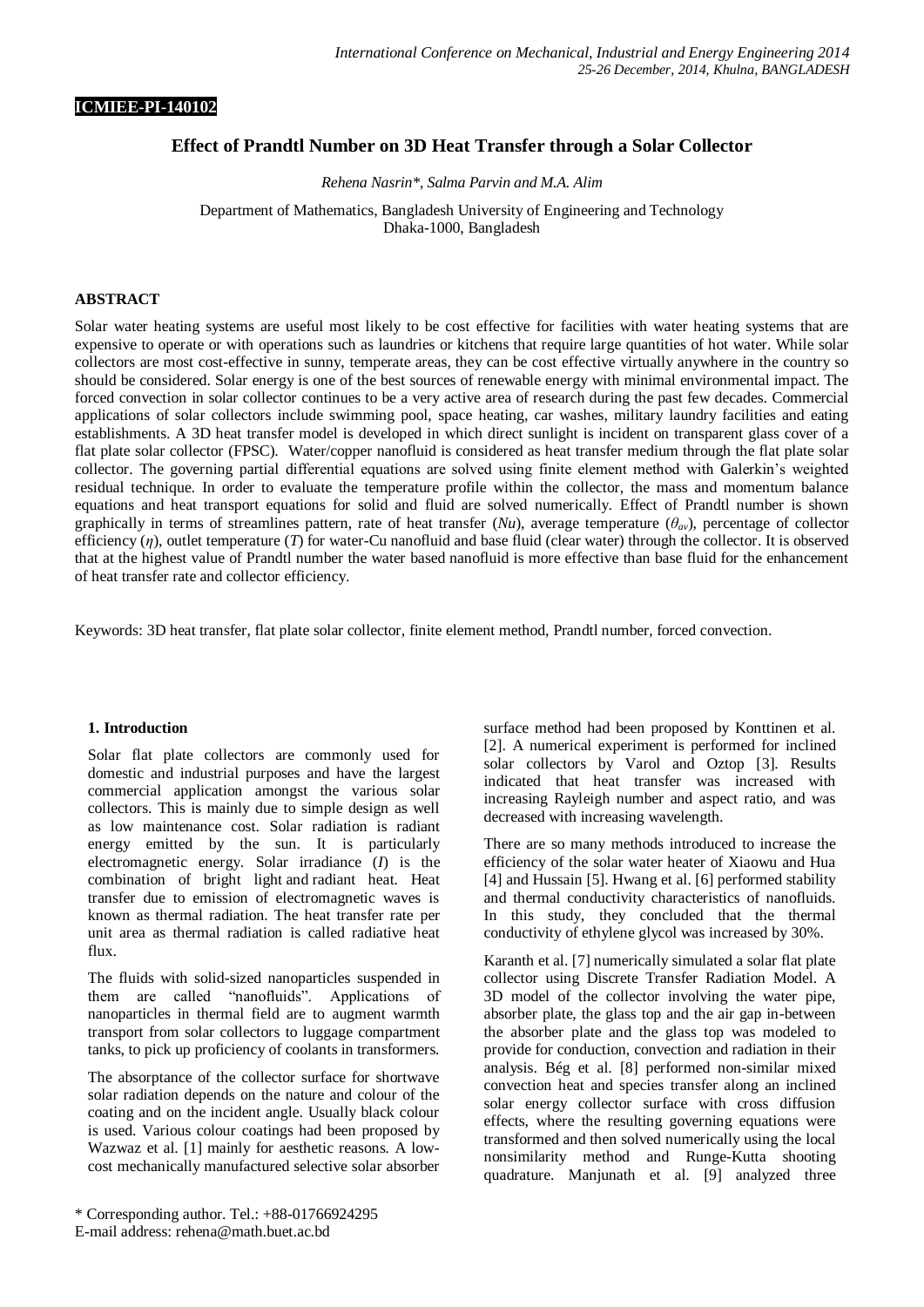dimensional conjugate heat transfers through unglazed solar flat plate collector. They used finned tubes and the heat transfer simulation due to solar irradiation to the fluid medium, increased with an increase in the mass flow rate. Vestlund [10] studied gas-filled flat plate solar collector. The gases examined were argon, krypton and xenon in his thesis paper.

Manjunath et al. [11] studied comparatively solar dimple plate collector with flat plate collector to augment the thermal performance. Their result described that the average exit water temperature showed a marked improvement of about  $5.5^{\circ}$ C for a dimple solar collector as compared to that of a flat plate solar collector. CFD analysis of solar flat plate collector was conducted by Ingle et al. [12]. His work attempted to present numerical simulation of solar collector developed exclusively for grape drying. CFD analysis of triangular absorber tube of a solar flat plate collector was performed by Basavanna and Shashishekar [13] where the numerical results obtained using the experimentally measured temperatures are compared to the temperatures determined by the CFD model. Tagliafico et al. [14] reviewed dynamic thermal models and CFD analysis for flat-plate thermal solar collectors. A review of solar collector models was presented, including a proper classification and a description of main characteristics and performances in their study. Nasrin and Alim [15] developed a semi-empirical relation for forced convective analysis through a solar collector. A new correlation was derived from their obtained results and it was easy to use heat transfer purposes.

From the above literature review it is mentioned that a very few 3D numerical studies have been completed using traditional fluid that is water, gas, air etc. Thus there is a large scope to work 3D numerical investigation of heat transfer through a flat plate solar collector using nanofluid.

### **2. Problem Formulation**

A schematic diagram of the system in three dimensional as well as cross sectional view considered in the present study is shown in Fig. 1. The system consists of a flat plate solar collector. The working fluid in the collector is water-based nanofluid containing Cu nanoparticles. The nanoparticles are generally spherical shaped and diameter is taken as 5 nm. The nanofluid is considered as single phase flow and surfactant analysis is neglected. The solar collector is a metal box with highly transparent and anti-reflected glass cover (called the glazing) on top and a dark colored copper absorber plate on the bottom. Length, width and thickness of the absorber plate are 1m, 0.15m and 0.0008m respectively. The riser pipe has inner diameter 0.01 m and thickness 0.0005m. Coefficients of heat absorption and emmision of copper absorber are 95% and 5% respectively. A trapezium shaped bonding conductance is located from middle one-third part of width of the absorber plate. It covers the three-fourth part of the riser pipe. It is as long

as the absorber plate and tube. The bonding conductance is made of copper metal. The computation domain is the copper absorber plate containing a fluid passing copper riser pipe with bonding conductance. The riser pipe is generally ultrasonically welded to the absorber plate.





#### **3. Mathematical Formulation**

In the present problem, it can be considered that the flow is three-dimensional and there is no viscous dissipation. The nanofluid is assumed incompressible and the flow is considered to be laminar. It is taken that water and nanoparticles are in thermal equilibrium and no slip occurs between them. Only steady state case is considered. The 3D governing equations in dimensional form are as follows

$$
\frac{\partial u}{\partial x} + \frac{\partial v}{\partial y} + \frac{\partial w}{\partial z} = 0
$$
\n
$$
\rho_{nf} \left( u \frac{\partial u}{\partial x} + v \frac{\partial u}{\partial y} + w \frac{\partial u}{\partial z} \right) = -\frac{\partial p}{\partial x} + \mu_{nf} \left( \frac{\partial^2 u}{\partial x^2} + \frac{\partial^2 u}{\partial y^2} + \frac{\partial^2 u}{\partial z^2} \right)
$$
\n
$$
\rho_{nf} \left( u \frac{\partial v}{\partial x} + v \frac{\partial v}{\partial y} + w \frac{\partial v}{\partial z} \right) = -\frac{\partial p}{\partial y} + \mu_{nf} \left( \frac{\partial^2 v}{\partial x^2} + \frac{\partial^2 v}{\partial y^2} + \frac{\partial^2 v}{\partial z^2} \right)
$$
\n
$$
\rho_{nf} \left( u \frac{\partial w}{\partial x} + v \frac{\partial w}{\partial y} + w \frac{\partial w}{\partial z} \right) = -\frac{\partial p}{\partial z} + \mu_{nf} \left( \frac{\partial^2 w}{\partial x^2} + \frac{\partial^2 w}{\partial y^2} + \frac{\partial^2 w}{\partial z^2} \right)
$$
\n
$$
u \frac{\partial T}{\partial x} + v \frac{\partial T}{\partial y} + w \frac{\partial T}{\partial z} = \alpha_{nf} \left( \frac{\partial^2 T}{\partial x^2} + \frac{\partial^2 T}{\partial y^2} + \frac{\partial^2 T}{\partial z^2} \right)
$$
\n
$$
\frac{k_a}{\rho C_p} \left( \frac{\partial^2 T_a}{\partial x^2} + \frac{\partial^2 T_a}{\partial y^2} + \frac{\partial^2 T_a}{\partial z^2} \right) = 0
$$

where,  $\alpha_{nf} = k_{nf} / (\rho C_p)_{nf}$  is the thermal diffusivity,

$$
\rho_{nf} = (1 - \phi)\rho_f + \phi \rho_s \qquad \qquad \text{is} \qquad \qquad \text{the}
$$

density,  $(\rho C_p)_{nf} = (1 - \phi)(\rho C_p)_{f} + \phi(\rho C_p)_{s}$  is the heat capacitance,  $(1-\varphi)^{2.5}$ *f nf*  $\mu$  $\mu$  $\varphi$  $=$  $\overline{a}$ is the viscosity of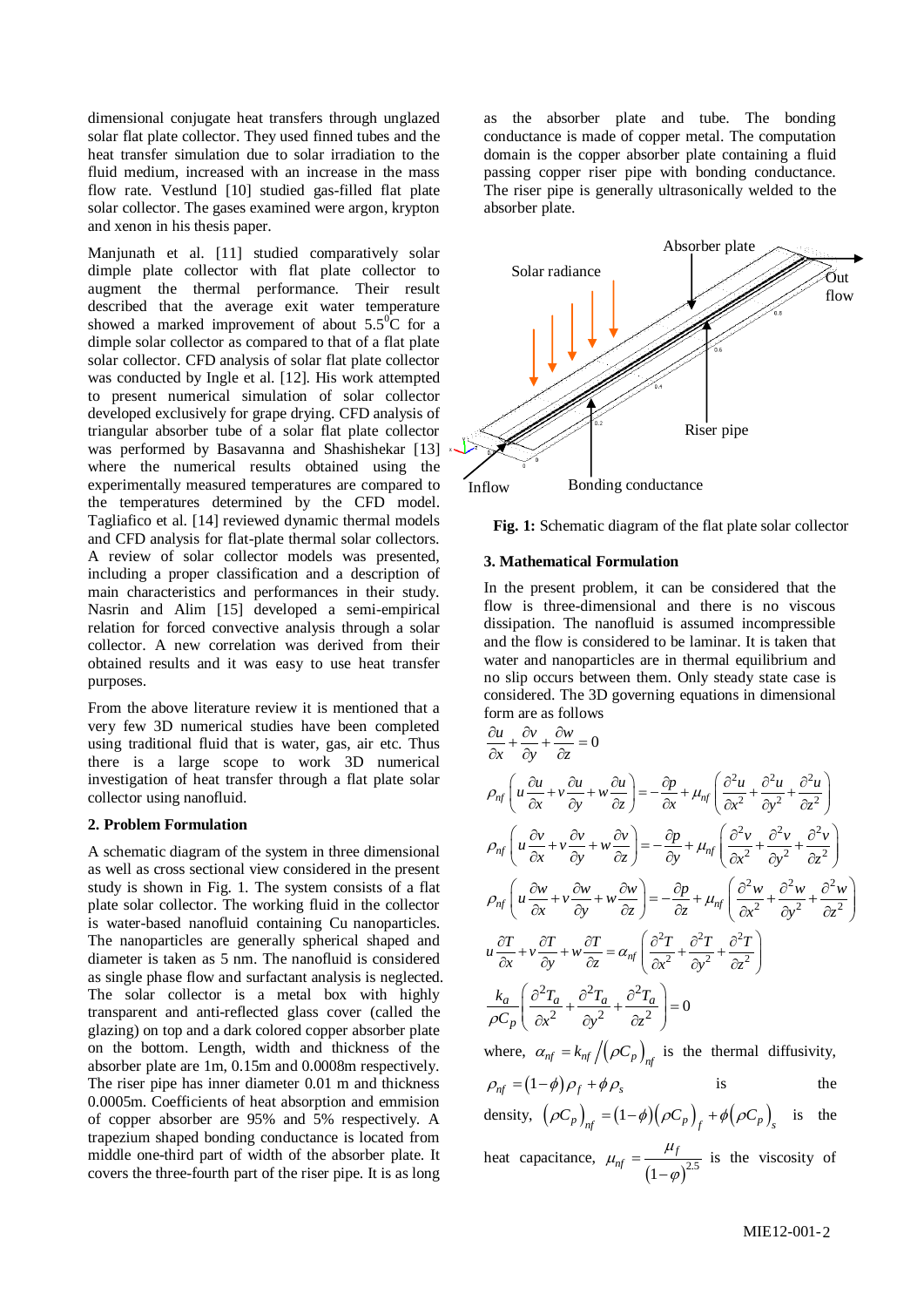Brinkman Model [16], the thermal conductivity of Maxwell Garnett (MG) model [17] is

$$
k_{nf} = k_f \frac{k_s + 2k_f - 2\phi(k_f - k_s)}{k_s + 2k_f + \phi(k_f - k_s)}
$$

The boundary conditions of the computation domain are:

at all solid boundaries of the riser pipe:  $u = v = w = 0$ at the solid-fluid interface: *solid a fluid*  $f\left(\overline{\partial n}\right)_{fluid} = \kappa_a\left(\overline{\partial n}\right)$  $\left(\frac{T}{n}\right)_{fluid} = k_a \left(\frac{\partial T}{\partial n}\right)$  $k_f\left(\frac{\partial T}{\partial t}\right) = k_a\left(\frac{\partial T}{\partial t}\right)$ )  $\left(\frac{\partial T}{\partial t}\right)$ l ſ  $\partial$  $k_a\left(\frac{\partial}{\partial x}\right)$ J  $\left(\frac{\partial T}{\partial t}\right)$  $\setminus$ ſ  $\partial$  $\partial$ 

at the inlet boundary of the riser pipe:  $T = T_{in}$ ,  $w = W_{in}$ at the outlet boundary: convective boundary condition *p*  $= 0$ 

at the top surface of the absorber: heat flux *a*  $\partial T$ 

$$
-k_a \frac{\partial I_a}{\partial z} = q = I \tau \kappa - U_L (T_{in} - T_{amb})
$$

at the other surfaces of absorber plate:  $\frac{\partial u_a}{\partial n} = 0$  $\partial$ *n Ta*

at the outer boundary of riser pipe: 
$$
\frac{\partial T}{\partial n} = 0
$$

at the outer boundary of bonding conductance:  $\frac{\partial^2 a}{\partial n} = 0$  $\partial$ *n Ta* The governing equations are non-dimensionalized by

using the following dimensionless quantities<br>  $X = \frac{x}{D}, Y = \frac{y}{D}, Z = \frac{z}{D}, U = \frac{u}{W}, V = \frac{v}{W}, W = \frac{w}{W}$ 

$$
X = \frac{x}{D}, Y = \frac{y}{D}, Z = \frac{z}{D}, U = \frac{u}{W_{in}}, V = \frac{v}{W_{in}}, W = \frac{w}{W_{in}}
$$
  

$$
P = \frac{p}{\rho_f U_{in}^2}, \theta = \frac{(T - T_{in})k_f}{qL}, \theta_a = \frac{(T_a - T_{in})k_a}{qL}
$$

and  $Pr = \frac{V_f}{V}$ *f Pr* =  $\frac{v_f}{\alpha_f}$  is the Prandtl number,  $K = \frac{k_a}{k_f}$ *f*  $K = \frac{k_a}{k_f}$  is thermal

conductivity ratio,  $Re = \frac{W_{in}}{W_{in}}$ *f*  $Re = \frac{W_{in} D}{V_{\text{f}}}$  is the Reynolds number,

*n* and *N* is the dimensional and non-dimensional distances either along *x* or *y* or *z* directions acting normal to the surface respectively.

The average heat transfer rate of the collector can be

written as

$$
Nu = \frac{\iint\limits_{S} \overline{Nu} \, ds}{\iint\limits_{S} dS} = -\frac{1}{\pi DL} \frac{k_{nf}}{k_{f}} \iint\limits_{S} \sqrt{\frac{\partial^{2} \theta}{\partial X^{2}} + \frac{\partial^{2} \theta}{\partial Y^{2}} + \frac{\partial^{2} \theta}{\partial Z^{2}}} \, ds
$$

where *L* is the height of absorber tube.

The mean bulk temperature and average sub domain velocity of the fluid inside the collector may be written

as 
$$
\theta_{av} = \frac{\iiint \theta dV}{\iiint \sqrt{dV}} = \frac{4}{\pi D^2 L} \iiint_{V} \theta dV
$$
 and

$$
\overline{V}_{av} = \frac{\iiint_{v} \overline{V}dV}{\iiint_{v} dV} = \frac{4}{\pi D^{2}L} \iiint_{v} \overline{V}dV, \text{ where } V \text{ is the}
$$
\n(17)

volume the absorber tube.

A measure of a flat plate collector performance is the collector efficiency  $(\eta)$  defined as the ratio of the useful energy gain ( $Q_{usfl}$ ) to the incident solar energy. The

integly gain 
$$
(Q_{usfl})
$$
 to the incident soa energy. The  
instantaneous thermal efficiency of the collector is:  

$$
\eta = \frac{\text{useful gain}}{\text{available energy}} = \frac{Q_{usfl}}{AI} = \frac{F_R A \left[I(\tau \kappa) - U_L (T_{in} - T_{amb})\right]}{AI}
$$

$$
= F_R (\tau \kappa) - F_R U_L \frac{(T_{in} - T_{amb})}{I}
$$

### **4. Numerical Formulation**

The Galerkin finite element method Taylor and Hood [18] and Dechaumphai [19] is used to solve the nondimensional governing equations along with boundary conditions for the considered problem. Conservation equations are solved for the finite element method to yield the velocity and temperature fields for the water flow in the absorber tube and the temperature fields for the absorber plate. The equation of continuity has been used as a constraint due to mass conservation and this restriction may be used to find the pressure distribution. The penalty finite element method is used to solve the governing equations, where the pressure *P* is eliminated by a penalty constraint. The continuity equation is automatically fulfilled for large values of this penalty constraint. Then the velocity components (*U*, *V*, *W*) and temperatures  $(\theta, \theta_a)$  are expanded using a basis set. The Galerkin finite element technique yields the subsequent nonlinear residual equations. Gaussian quadrature technique is used to evaluate the integrals in these equations. The non-linear residual equations are solved using Newton–Raphson method to determine the coefficients of the expansions. The convergence of solutions is assumed when the relative error for each variable between consecutive iterations is recorded below the convergence criterion such that  $|\psi^{n+1} - \psi^n| \leq 1.0e^{-6}$ , where *n* is the number of iteration and *Ψ* is a function of *U*, *V*, *W*,  $\theta$  and  $\theta$ <sub>a</sub>.

### *4.1 Mesh Generation*

In finite element method, the mesh generation is the technique to subdivide a domain into a set of subdomains, called finite elements, control volume etc. The discrete locations are defined by the numerical grid, at which the variables are to be calculated. It is basically a discrete representation of the geometric domain on which the problem is to be solved. The computational domains with irregular geometries by a collection of finite elements make the method a valuable practical tool for the solution of boundary value problems arising in various fields of engineering. Fig. 2 displays the 3D finite element mesh of the present physical domain. Fine mesh size is chosen for this geometry. The thermo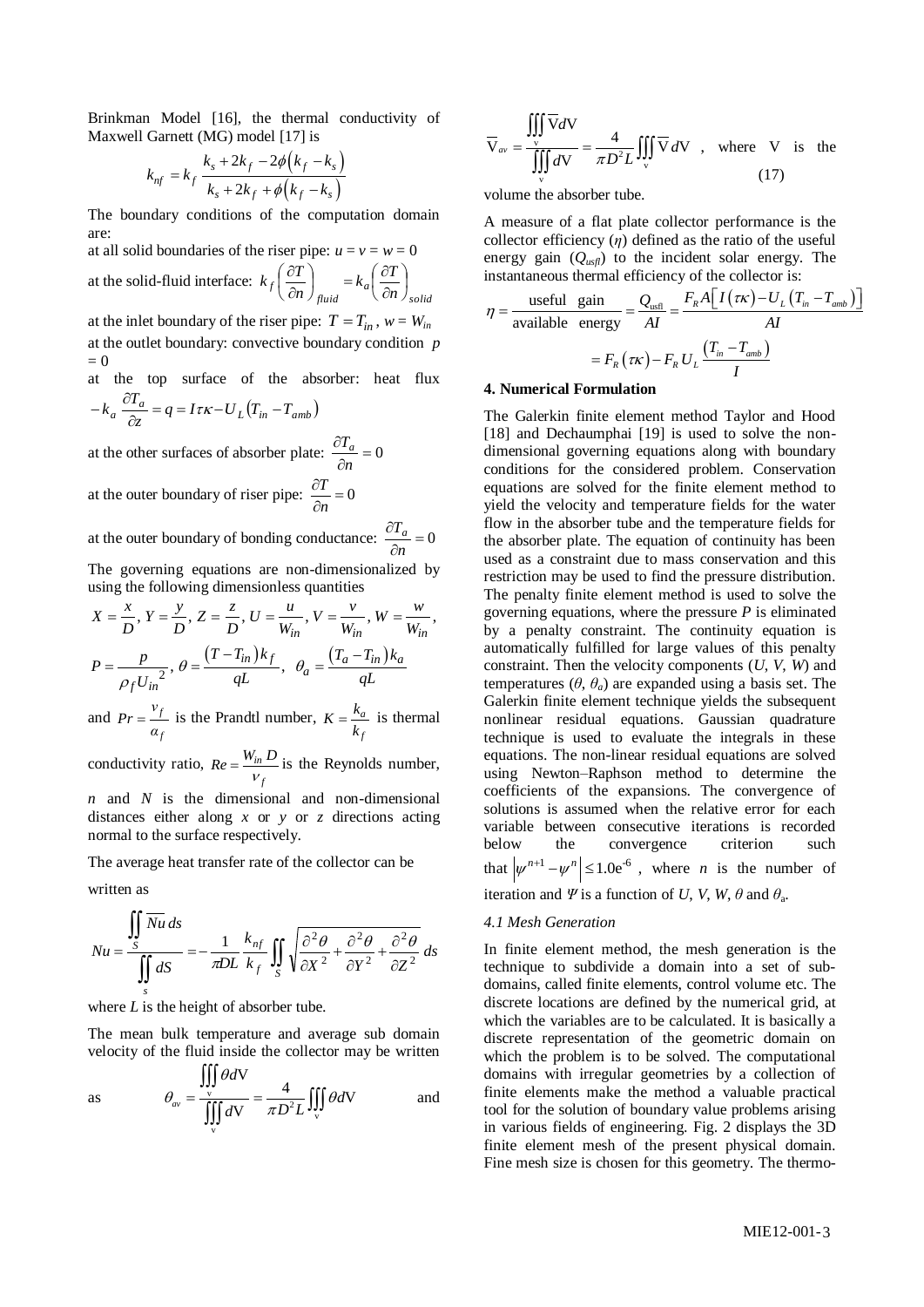physical properties of water and nanoparticles are taken from Ogut [20] and given in Table 1.



**Fig. 2:** Mesh generation of the collector

**Table 1:** Thermo-physical properties of water and Cu nanoparticles at 295K

| Physical                                     | Fluid phase | Сu     |
|----------------------------------------------|-------------|--------|
| Properties                                   | (water)     |        |
| $C_p$ (J/kgK)                                | 4181        | 385    |
| $\rho$ (kg/m <sup>3</sup> )                  | 998.0       | 8933   |
| $k$ (W/mK)                                   | 0.606       | 400    |
| $\alpha \times 10^7$ (m <sup>2</sup> /s)     | 1.47        | 1163.1 |
| $\mu$ ×10 <sup>6</sup> (Ns/ m <sup>2</sup> ) | 959         |        |

### *4.2. Grid Independent Test*

The arrangement of discrete points throughout the domain is simply called a grid. The determination of a proper grid for the flow through a given geometric shape is important. The way that such a grid is determined is called grid generation. The grid generation is a significant consideration in CFD. Finite element method can be applied to unstructured grids. This is because the governing equations in this method are written in integral form and numerical integration can be carried out directly on the unstructured grid domain in which no coordinate transformation is required. The three dimensional computational domain is modeled using finite element mesh as shown in Fig. 2. The complete domain consists of 14,20,465 elements which include the riser tube and absorber plate. The mesh is composed of tetrahedron element type with ten nodes. The grid independence test is performed to check validity of the quality of mesh on the solution. The influence of further refinement does not change the result by more than 1.25 % which is taken here as the appropriate mesh quality for computation.

### **5. Results and Discussion**

Finite element simulation is applied to perform the analysis of laminar forced convection temperature and fluid flow through a riser pipe of a flat plate solar collector filled with water/copper nanofluid. Effect of the Prandtl number (*Pr*) on heat transfer and collector efficiency of solar collector has been studied. The values of Prandtl number are taken as 4.2, 5.2, 6.6 and 7.6. All values chosen for the Prandtl number represent water at different temperature. Solid volume fraction  $(\phi)$ is assumed to be fixed at 2%.



**Fig. 3:** Streamline plot with color expression for temperature (i) front view, (ii) slide view and (iii) back view



**Fig. 4:** Streamline plots with color expression for velocity (i) Front view, (ii) slide view and (iii) back view

Fig. 3(i-iii) represents the streamlines plot with color expression for temperature at  $Re = 1000$ ,  $Pr = 6.6$  and  $\phi$  $= 2\%$ . The different colours indicate different temperature of streamlines. Streamlines plot are shown as front view, slide view and back view of a collector for water-copper nanofluid. The streamlines occupying the whole riser pipe of the flat plate solar collector. In all views of streamlines it is observed that the flow is laminar and the streamlines are parallel to each other. The temperature of the streamlines which are closer to the solid pipe is higher than the lines at the middle of the pipe.

On the other hand the streamlines plot with color expression for velocity field is shown in Fig. 4(i-iii). The strength of the streamlines which are closer to the solid pipe is lower than the lines at the middle of the pipe. That is the practical phenomena of the solar collector are satisfied by this simulation.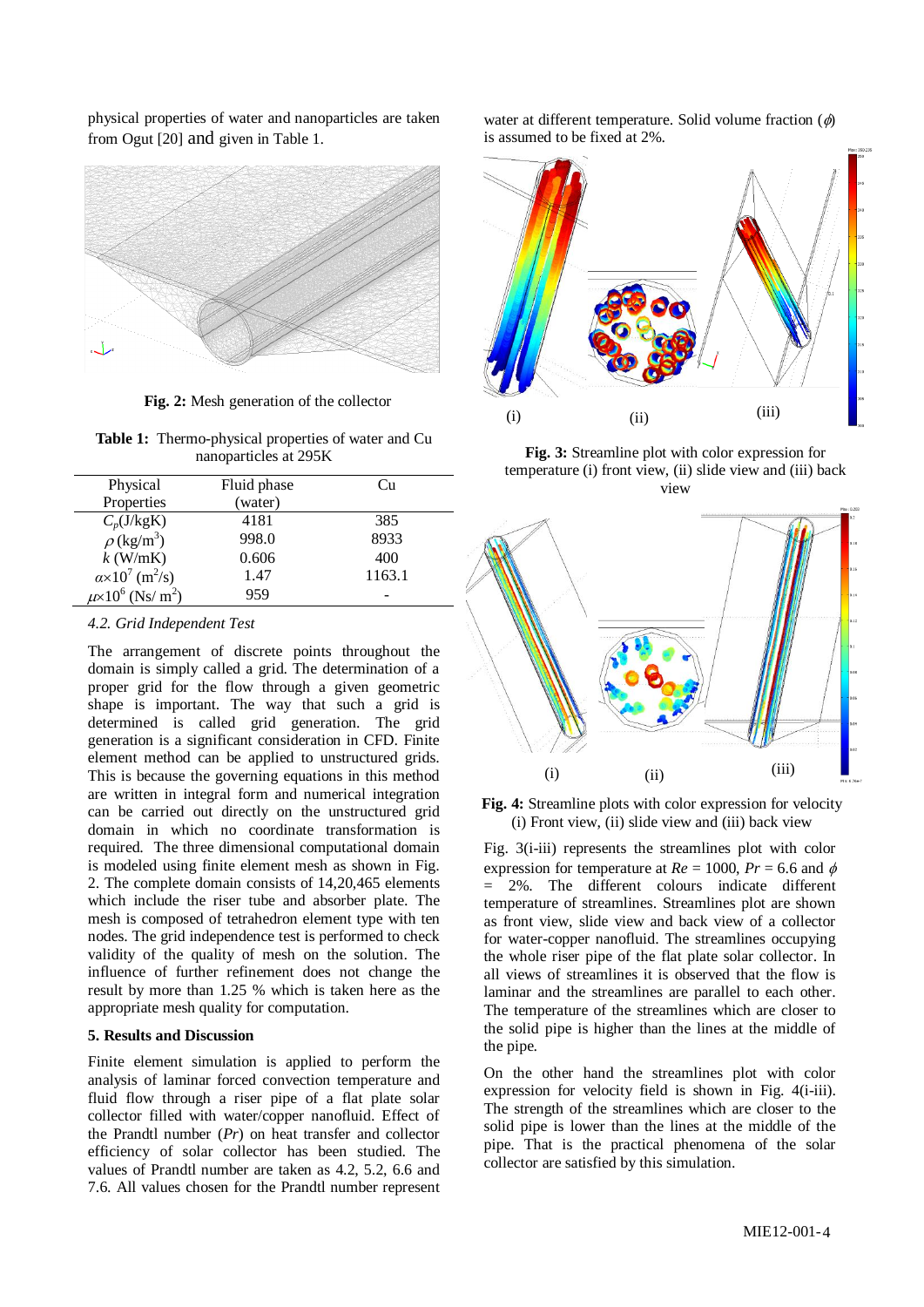The average Nusselt number (*Nu*), average temperature  $(\theta_{av})$ , collector efficiency  $(\eta)$ , outlet mean temperature (dimensional) of nanofluid, subdomain mean velocity along with the various Prandtl number (*Pr*) are displayed in Fig. 5 (i)-(v). *Nu* enhances sharply with growing *Pr*. The rate of heat transfer for water-copper nanofluid is found to be more effective than the clear water due to higher thermal conductivity of solid nanoparticles. For growing viscous force from 4.2 to 7.6 rate of heat transfer rises 29% and 20% using water/Cu nanofluid and water respectively.



**Fig. 5:** Effect of *Pr* on (i) *Nu*, (ii)  $\theta_{av}$ , (iii)  $\eta$ , (iv) *T* and  $(v)$  V

Mean temperature of fluids devalues gradually along with the increasing Prandtl numbers. It is well known that higher values of *Pr* indicate lower temperature of fluids. Here base fluid has lower mean temperature than the water-Cu nanofluid.

From Fig. 5(iii) it is observed that decreasing *Pr* devalues the percentage of collector efficiency (*η*) because greater *Pr* represents low tempered water which is found in winter season. Temperature of output water becomes high in summer season. Thermal efficiency enhances from 67%-89% for nanofluid and 53%-77% for water.

The inlet temperature of water-Cu nanofluid is maintained at 300K and then it increases gradually with the contact of heated solid surfaces of the riser pipe. And finally the output mean temperature of nanofluid becomes 340K, 345K, 350K and 353K for *Pr* = 4.2, 5.2, 6.6 and 7.6 respectively.

Magnitude of mean velocity  $(V_{av})$  has notable changes with different values of viscous forces. It is well known that velocity of higher viscous fluid is less than that of lower viscous fluid. Clear water moves freely than solid concentrated nanofluid. Falling viscous force enhance the mean velocity of the fluids through the riser pipe of the flat plate solar collector.

# **6. Conclusion**

Following conclusions have been drawn from the results of the numerical analysis:

- The configuration of the streamlines plot of heat and flow fields of the solar flat plate collector is found to significantly depend upon *Pr*.
- The water-Cu nanofluid with the highest *Pr* is established to be most effective in enhancing performance of heat transfer rate.
- Mean temperature devalues for both fluids with growing values of *Pr*.
- Collector efficiency is obtained higher for the highest Prandtl number.
- Outlet temperature of nanofluid rises due to escalating *Pr*.

#### **NOMENCLATURE**

- A Surface area of solar flat plate collector  $(m^2)$
- $C_p$  Specific heat at constant pressure (J kg<sup>-1</sup> K<sup>-1</sup>)
- *I* Intensity of solar radiation (W  $m^{-2}$ )
- *k* Thermal conductivity (W  $m^{-1} K^{-1}$ )
- *L* Length of the solar collector (m)
- *m* Mass flow rate  $(Kg s^{-1})$
- *Nu* Nusselt number,
- *Pr* Prandtl number,
- *Re* Reynolds number
- *T* Dimensional temperature (K)
- $T_{in}$  Input temperature of nanofluid (K)
- *Tout* Output temperature of fluid (K)
- $u, v, w$  Dimensional *x*, *y* and *z* components of velocity  $(m s<sup>-1</sup>)$

 $U_l$  Local heat transfer coefficient (W m<sup>-2</sup> K<sup>-1</sup>)

- $U_i$  Input velocity of fluid (ms<sup>-1</sup>)
- *U*, *V*, *W* Non dimensional velocities
- V Volume of the absorber tube  $(m<sup>3</sup>)$
- *X*, *Y*, *Z* Non dimensional co-ordinates